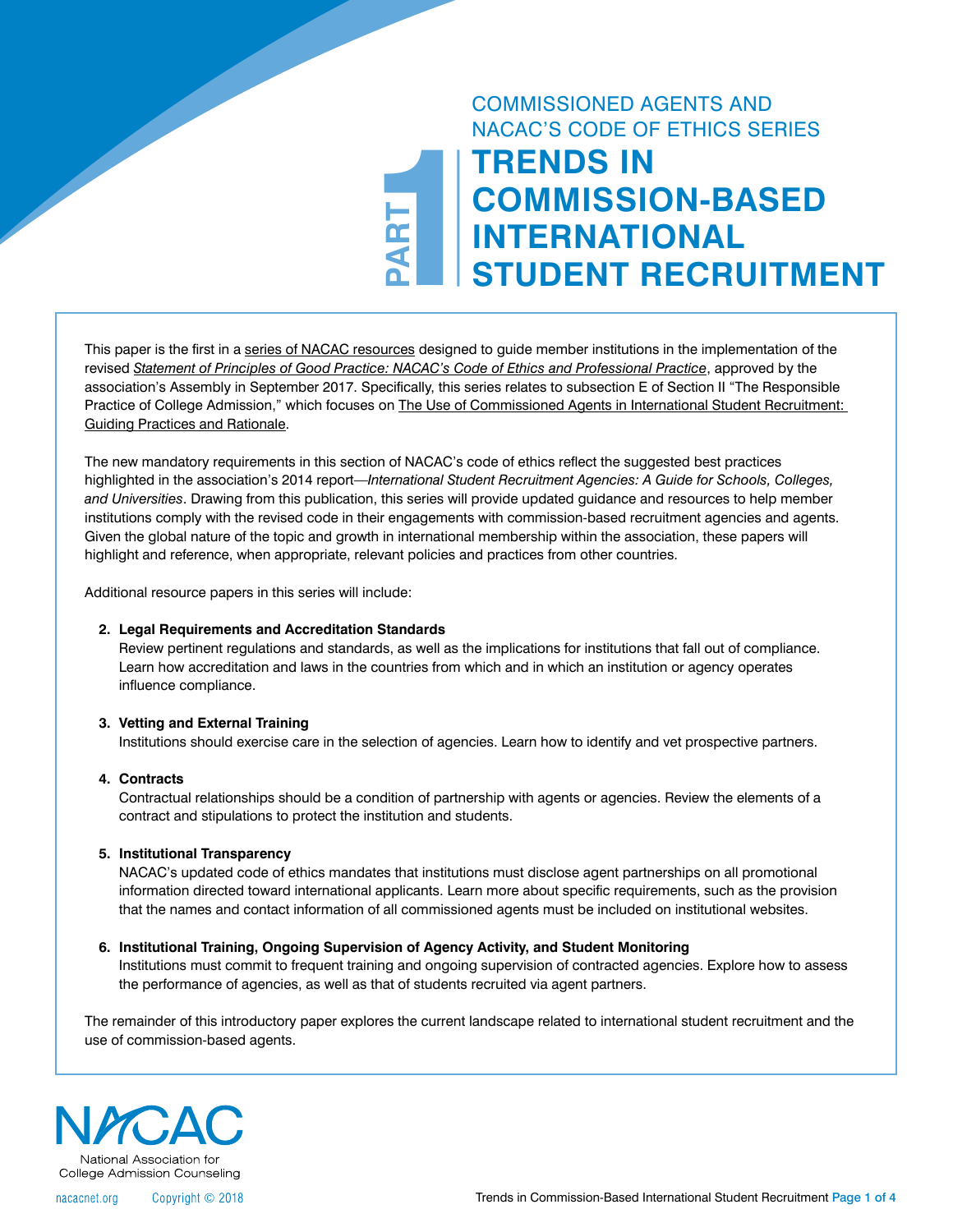# International Student Mobility Trends

For several decades, international student mobility has been on the rise. Currently, 4.6 million students cross national borders to pursue higher education, compared to 1.7 million in 1995. Although as recently as last year experts projected that this growth would continue, recent data are beginning to tell a different story. Between 2012 and 2015, the number of students pursuing education outside their home country grew by just 100,000 ([Van Damme, 2017](http://oecdeducationtoday.blogspot.com/2017/11/is-growth-of-international-student.html)).

Recent trends in international student enrollment in the United States, the largest host country of these internationally mobile students, add another dimension to this shifting landscape. In fall 2017 US institutions reported a 6.9 percent decrease in international students enrolling for the first time, continuing the decline first seen in fall 2016 (Open Doors, 2017). At the same time, new international enrollments have increased in Canada and Australia, other leading host countries. The number of new students entering Canada for the first time reached nearly 270,000 in 2016, a 22 percent increase compared to 2015 [\(ICEF Monitor, 2017\)](http://monitor.icef.com/2017/11/canadas-international-student-enrolment-surged-2016/). This is a sharp uptick when compared to the average annual growth rate of approximately 9 percent. In Australia, new enrollment in the higher education sector grew by 13.2 percent between 2015 and 2016 (Australia Government Department of Education and Training, Provider Registration and International Student Management System). In addition, countries that have not traditionally been destination markets for international students have established national strategies



for increasing international enrollment. These trends, as well as the decline in first-time enrollments in the US, raises a critical question for the future: Will more countries be competing for a static or shrinking number of international students?

The competition may continue to intensify as more institutions realize the value that international students bring to their campuses and local communities including cultural, academic, and economic contributions. Furthermore, institutions are constantly examining their international recruitment strategies to optimize their return on investment and meet enrollment goals. NACAC found that more than 70 percent of institutions consider international students an important population for meeting enrollment goals (NACAC Admission Trends Survey, 2017).

College and university admission offices typically employ a variety of international recruitment strategies, ranging from campus-based recruitment—activities that can be completed from a home campus location, such as utilizing social media—





Note: Data on foreign enrollment worldwide comes from both the OECD and the UNESCO Institute for Statistics. Source: OCED (2017). Education at a Glance. OECD indicators.

NACAC Commissioned Agents Series Part 1. Trends in Commission-Based International Student Recruitment Page 2 of 4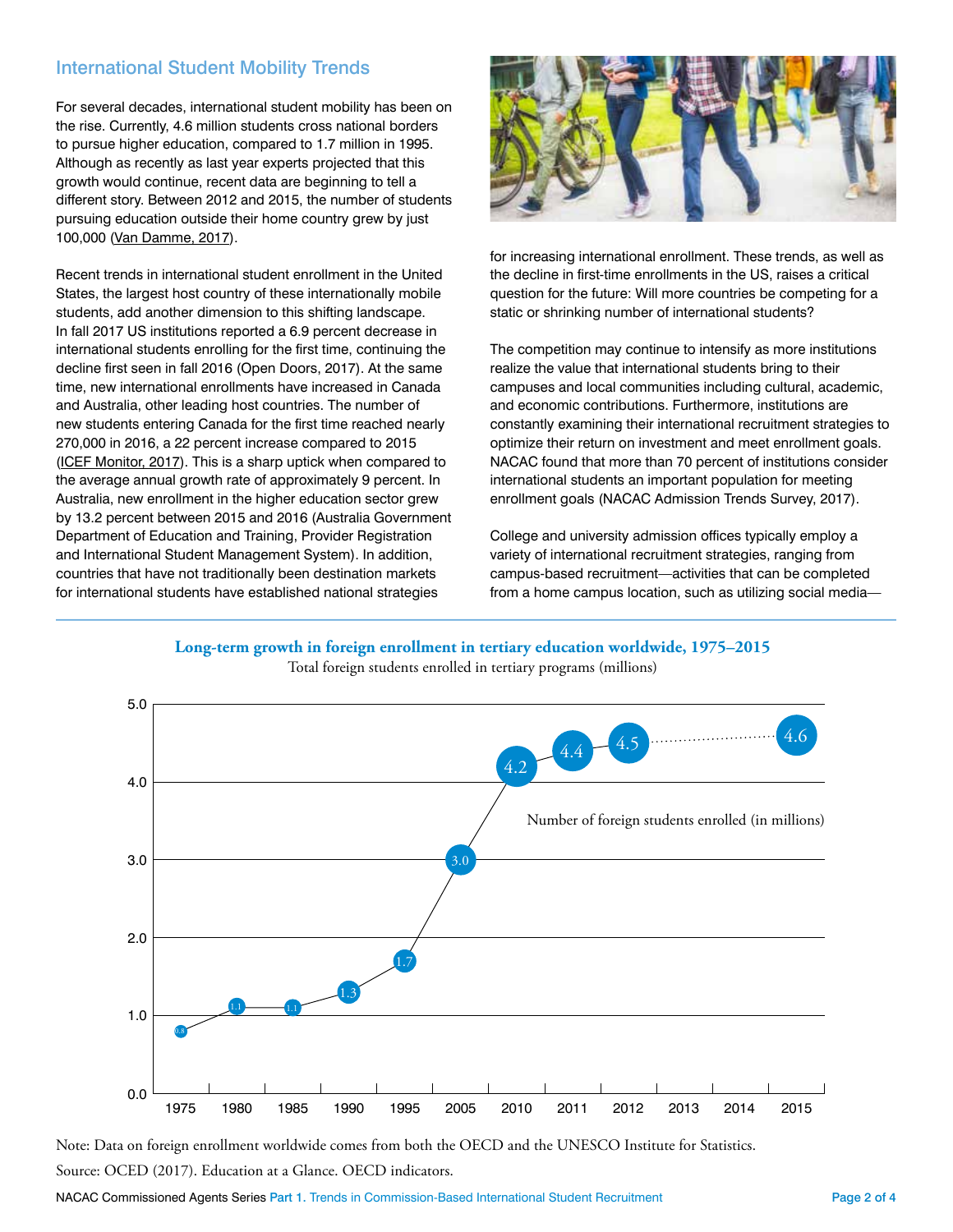to traveling abroad to meet with students, parents, counselors, and alumni at schools, education fairs, and receptions. Some institutions engage with third-party, private sector recruitment agencies to grow their international student enrollment. If contracted and paid by colleges on a per capita basis, these individuals are referred to as *commissioned agents*. Commissioned agents allow institutions to establish a local presence in particular regions abroad, and to meet growing enrollment targets, oftentimes with limited budgets. From a student perspective, commissioned agents may be a main source of guidance for many families in countries that lack a significant presence of school-based college counselors, independent educational consultants, and college fairs.

## Commissioned Agent Trends

Policies and practices for working with commissioned agents vary considerably throughout the world and depend heavily on the system of higher education, the history of the practice, and its regulatory oversight. International student recruitment agency use is common in some countries, such as the UK and Australia. It is much less so in others, such as the US, although the practice is growing.

It is helpful to compare US practices with those of other countries, especially those that make more extensive use of agents than the US. As Table 1 illustrates, it is estimated that a smaller proportion of international students in the US use agents in their college search. However, the number of US institutions employing agents has risen in the past few years and is expected to continue to increase.

Consistent with this data, NACAC research has shown that more US colleges and universities are now utilizing, or considering utilizing, commissioned agents than did in 2010. However, it is important to note an amendment to



NACAC's code of ethics in 2013 permitted the once-prohibited practice—a significant change.

The change in the code was predicated on a recommendation of the [2011 NACAC Commission on International Student](https://www.nacacnet.org/globalassets/documents/publications/international-initiatives/reportcommissioninternationalstudentrecuitment.pdf)  [Recruitment](https://www.nacacnet.org/globalassets/documents/publications/international-initiatives/reportcommissioninternationalstudentrecuitment.pdf) to study the long-running controversy over the use of commission-based agents to recruit internationally given the inherent risks to students and institutions. For students who interact with agents, these include financial risk, misinformation risk, and the risk of being referred to an institution based not upon what is educationally and socially best for them, but, rather, what is financially advantageous for the agent. Actions of unscrupulous agents impact the admission opportunities of students who are either not using agents or using them and trying to play by the rules. Bad actors can also undermine the integrity of an institution's admission process. Risks to institutions include financial, legal, and reputational risk. The commission recommended that the association maintain a healthy concern over the potential effects of commissioned recruiting, while acknowledging the current state of international recruitment by removing the absolute restriction in favor of a more nuanced, best practice stance.

Perhaps because of this change, as of 2017, 38.5 percent of US colleges and universities reported using commissioned agents—up from 30 percent in 2010 (NACAC Admission Trends Survey, 2010 & 2017). This past year, an additional 23.6 percent of institutions reported they were actively considering engaging agents (NACAC Admission Trend Survey, 2017).

|             | Country's<br><b>Stance</b> | <b>Total number</b><br>of international<br>students (IIE,<br>2015) | <b>Estimated share</b><br>of international<br>student<br>enrollments via<br>agencies | <b>Usage of</b><br>international<br>student<br>recruitment<br>agencies by<br>institutions | <b>Sources</b>                                            |
|-------------|----------------------------|--------------------------------------------------------------------|--------------------------------------------------------------------------------------|-------------------------------------------------------------------------------------------|-----------------------------------------------------------|
| <b>USA</b>  | Mixed                      | 974,926                                                            | 22%                                                                                  | 37%                                                                                       | Student Marking: Bridge<br><b>Education Group; NACAC</b>  |
| UK.         | Pro-agent                  | 493,570                                                            | 38%                                                                                  | 40%                                                                                       | OBHE; The British Council                                 |
| Canada      | Pro-agent                  | 263,855                                                            | 41%                                                                                  | 69%                                                                                       | BOHE; Pan-Canadian Survey                                 |
| Australia   | Pro-agent                  | 269,752                                                            | 62%                                                                                  | n/a                                                                                       | Australian Universities<br>International Directors' Forum |
| New Zealand | Pro-agent                  | 50,525                                                             | 31%                                                                                  | n/a                                                                                       | Ministry of Education,<br><b>Education New Zealand</b>    |

#### **Table 1. Country Comparison of International Students and Agent Usage**

Source: The Bridge Education Group, *Pace of Adoption of International Student Recruitment Agencies by US Institutions*, 2016, p. 15.